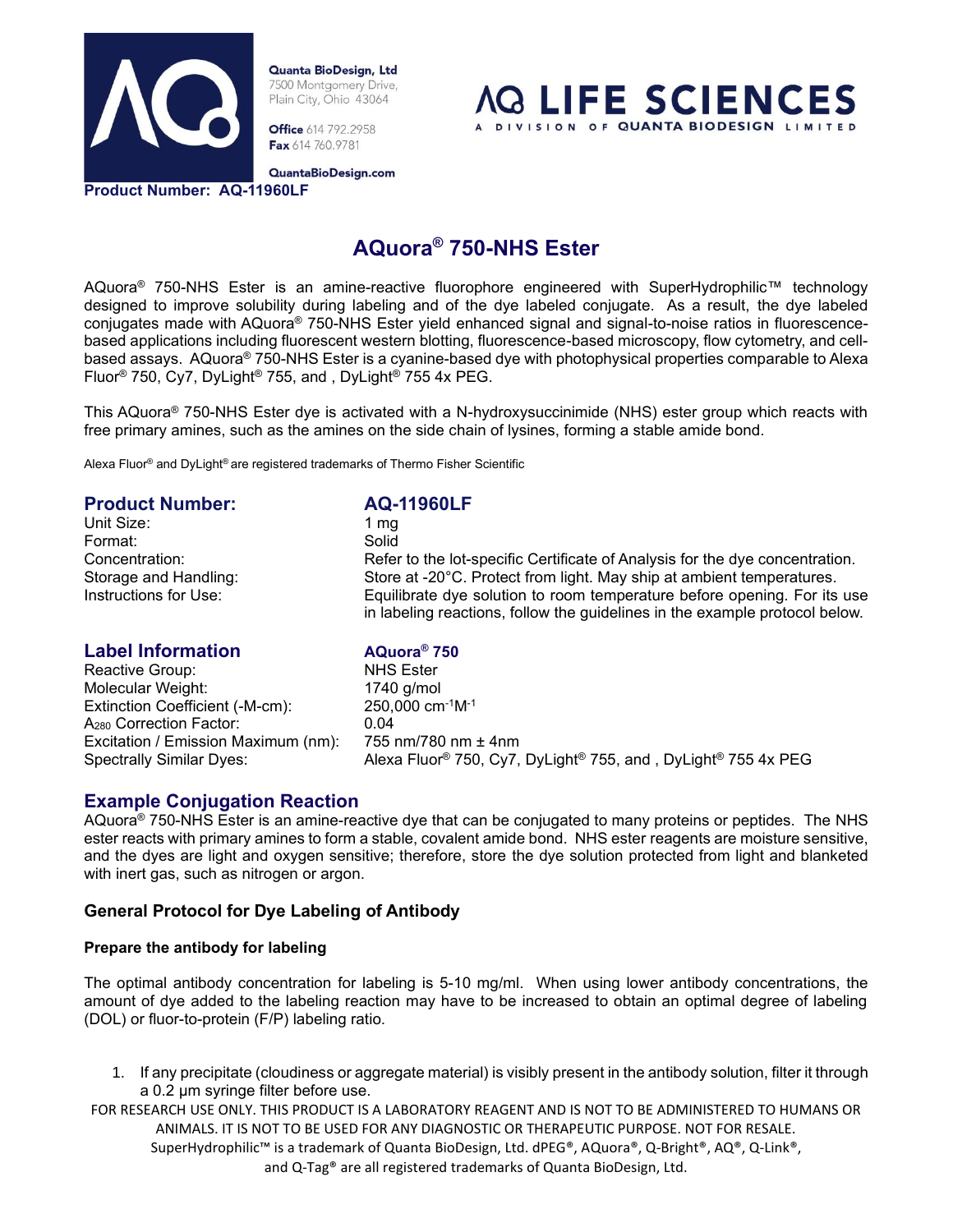

**Office** 614 792.2958 Fax 614 760.9781



QuantaBioDesign.com

- 2. Dialyze the filtered antibody solution for 2 hours against 50 mM sodium borate, 50 mM sucrose, pH 8.5 in a volume 200 times the sample volume using a Slide-A-Lyzer<sup>®</sup> G2 50K MWCO dialysis cassette or the equivalent. Repeat the dialysis one more time with fresh dialysis buffer for an additional 2 hours. For small volumes, an Amicon Ultracel 50K MWCO centrifugal filter can be used to buffer exchange and concentrate the antibody stock solution. Several spins (4-5) of concentrating and diluting with fresh buffer may be needed to fully buffer exchange the antibody using the centrifugal filter method.
- 3. Determine the Antibody Concentration using the following formula. A small aliquot of the antibody solution may have to be diluted with buffer to measure the A280 nm in order to keep the absorbance within the linear range of the spectrophotometer.

Antibody concentration  $(mg/ml) = [(A<sub>280</sub>)(dilution factor)] / (extinction coefficient of the antibody)$ 

Where the dilution factor is the amount that a small sample of the antibody solution had to be diluted to measure its absorbance. For instance, if 10 µl of the antibody solution was diluted with 90 µl of buffer to measure the A<sup>280</sup> nm, then the dilution factor is 10 (because 10  $\mu$ l was diluted up to 100  $\mu$ l).

And where the extinction coefficient ( $\varepsilon_{\text{lgG}}$  in cm<sup>-1</sup>M<sup>-1</sup>) is the absorbance at 280 nm of a 1 mg/ml concentration of the antibody (using a 1 cm path length). For many polyclonal antibodies, the extinction coefficient is approximately 1.4. If your antibody gives a different extinction coefficient, then replace this value with your determined value.

4. Determine amount of antibody to label (mg) using the follow formula:

mg of antibody = (volume of antibody solution, in ml)(antibody concentration, in mg/ml)

5. Adjust the antibody concentration to approximately 10 mg/ml by adding reaction buffer or concentrating the solution as needed.

#### **Prepare the dye stock solution**

- 1. Bring the vial containing the dye (either supplied as a solid or as a DMAC solution) to room temperature to prevent moisture condensation upon opening. Protect from light. If the dye is supplied as a DMAC solution, use the concentration provided on the lot-specific certificate of analysis and skip to the next section.
- 2. If the dye is supplied as a solid, add anhydrous solvent [dimethyl sulfoxide (DMSO), dimethylacetamide (DMAC) or dimethylformamide (DMF)] and mix by vortexing. For a 10 mg/ml stock concentration, add 100 µl of anhydrous solvent to the vial containing 1 mg of reactive dye.

To make the solvent anhydrous for this purpose, it should be treated with a molecular sieve which prior to use had been incubated at 250°C for 16 hours under vacuum to remove residual water and to fully activate the sieves, then cooled to room temperature. Reactive dyes prepared in an anhydrous solvent, protected from light, and sealed for storage at -20°C, are stable for at least 2 months. Do not store reactive dyes prepared in anhydrous solvent for long periods as stability cannot be assured. Reactive dyes dissolved in solvents that contain residual water will lose NHS ester activity due to hydrolysis.

3. Determine the molar concentration of the dye stock solution according to the following equation: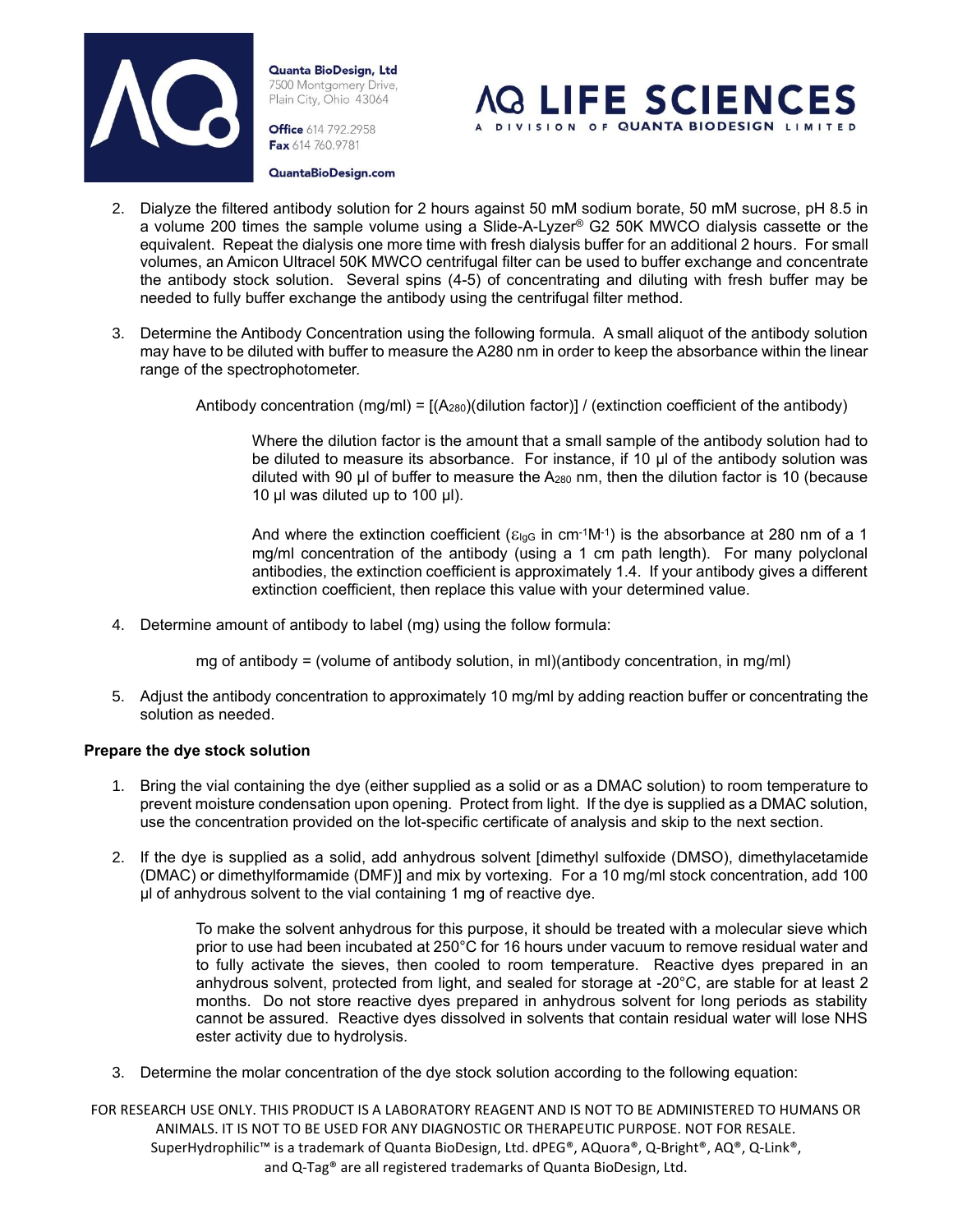

**Office** 614 792.2958 Fax 614 760.9781



QuantaBioDesign.com

Molar concentration of dye  $(M) = [(mg \, dye) / (ml \, solvent)] / (MW \, of \, dye \, in \, g/mol)]$ 

# **Determine the volume of dye to be used for labeling**

The mole excess of dye over the antibody used in the reaction for the optimal final degree of labeling (DOL) should be analytically determined. In general, a 5-10-fold mole excess is appropriate for labeling antibodies prepared at a concentration of 5-10 mg/ml. More dilute solutions of antibody may require greater amounts of dye to obtain the same DOL.

1. Calculate the appropriate volume of dye solution to add per mg of antibody according to the following equations:

Mole IgG = (g IgG) / (150,000 g/mol)

where the MW of an intact polyclonal IgG antibody is approximately 150,000 g/mol. When labeling monoclonal or recombinant antibodies, antibody fragments, or other proteins, adjust the MW to match that of the protein being labeled.

Mole excess of dye desired in reaction:

Moles of label required =  $(mod$  IgG)(mol excess of dye desired)

Volume of label needed (µl) = (mol label required) / [(M of dye solution)(10<sup>6</sup> µl/L)]

#### **Reaction conditions**

- 1. Add the calculated volume of the AQ® dye to the antibody mixture *while* gently vortexing for rapid dissolution. Cap the tube and gently vortex again for ~30 seconds.
- 2. Allow the conjugation reaction to gently rock for at least 1 hour at room temperature. Longer reaction times may increase the DOL and yield of the reaction; however, the time of the reaction should be controlled to obtain similar DOL's from batch to batch. A 25°C constant temperature water bath may be used with periodic mixing to enhance the reproducibility of labeling results.

### **Purification**

The purification method should be adjusted based upon the quantity of antibody to be labeled and the reaction volume.

- 1. Prepare a Sephadex G-50 (or equivalent) size exclusion support in a purification buffer appropriate for the final application or use 10 mM sodium phosphate, 150 mM sodium chloride, pH 7.2.
- 2. Pack the hydrated G-50 support into the appropriate column ensuring that the packed gel has a volume 20 times larger than the reaction sample volume to be purified. Equilibrate the packed gel with 3 bed volumes of purification buffer.
- 3. Gently load the sample onto the top of the gel bed and start the UV monitoring system, if available.
- 4. Elute the dye-labeled protein using the purification buffer by connecting the column to a solvent reservoir of the buffer to maintain continuous flow through the column. Collect appropriately sized fractions as the flow of buffer comes through the column.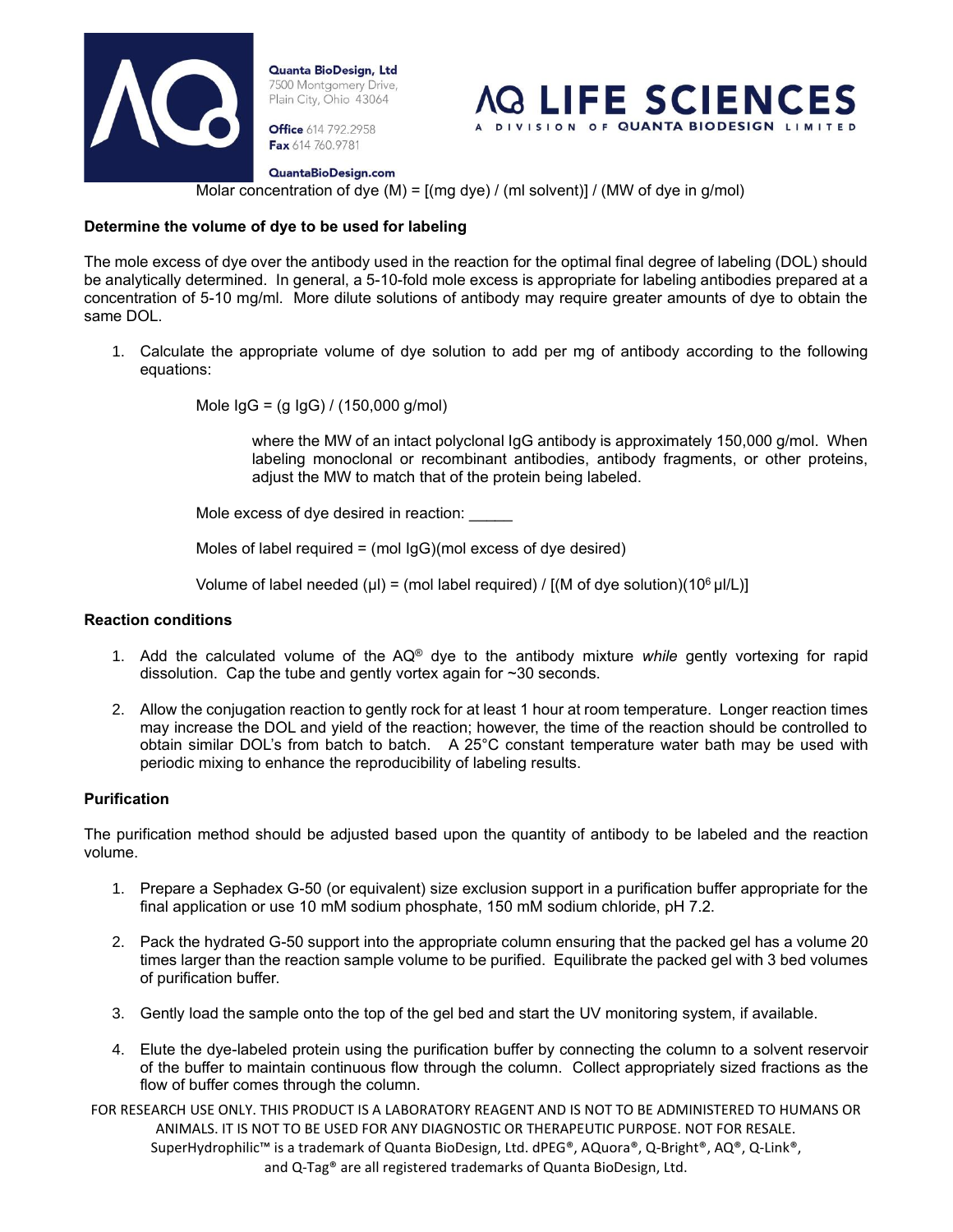

**Office** 614 792.2958 Fax 614 760.9781



- QuantaBioDesign.com
- 5. Collect and pool together the early-eluting, colored fractions corresponding to the first peak which is the dye-labeled protein. The broad, second peak is the excess dye, which may be discarded as aqueous waste.

Alternative Method: For small volumes of labeling reactions, remove excess dye from labeled antibodies using an Amicon Ultracel 50K MWCO 0.5 ml spin concentrator and wash with ~6 washes of purification buffer by repeatedly diluting and concentrating the labeled antibody.

# **Analysis of Labeled Antibody**

The non-reacted excess dye must be completely removed for accurate quantitation of labeled antibody concentration and DOL (or the fluor-to-protein (F/P) ratio).

1. Dilute a small amount of the labeled protein in the purification buffer to measure its absorbance properties. It is important to dilute the sample enough to get the measurement of the  $A_{\text{max}}$  of the dye within the linear range of the spectrophotometer.

Recommended dilution factor: 1:49 (which is a 1 $\rightarrow$ 50 dilution) to 1:99 (or 1 $\rightarrow$ 100)

- 2. Measure the absorbance at 280 nm and at the Amax of the dye using a 1 cm quartz cuvette.
- 3. Calculate the concentration of antibody using the following formulas and the values determined above:

Concentration of diluted antibody (M) =  $[A<sub>280</sub>-(A<sub>max</sub>)(CF)] / \varepsilon<sub>lgG</sub>$  at 280 nm

Where CF is the A<sub>280</sub> correction factor of the dye (CF =  $A_{280nm}/A_{max}$ ) (see above under Label Information for the specific dye CF value), and

 $E_{lgG}$  at 280 nm = 205,800 cm<sup>-1</sup>M<sup>-1</sup>

This represents the extinction coefficient for a typical polyclonal antibody. If the sample is not a polyclonal antibody, then replace this value with the extinction coefficient appropriate for the antibody or protein being labeled.

Diluted antibody concentration (mg/ml) = (Molarity, mmol/ml)( $MW<sub>lgG</sub>$ , mg/mmol)

Where  $MW_{lgG} = 150,000$  mg/mmol

Original antibody sample concentration  $(mg/ml) = (diluted antibody conc., in mg/ml)(DF)$ 

Where DF is the dilution factor used to measure the absorbance

4. Calculate the degree of labeling (in moles of dye per moles of antibody) using the following formula:

Degree of Labeling (DOL) =  $[(A_{max})(DF)] / [( \varepsilon_{\text{dye}} M^{-1} \text{cm}^{-1}) (\text{antibody conc., M})]$ 

# **Target Degree of Labeling**